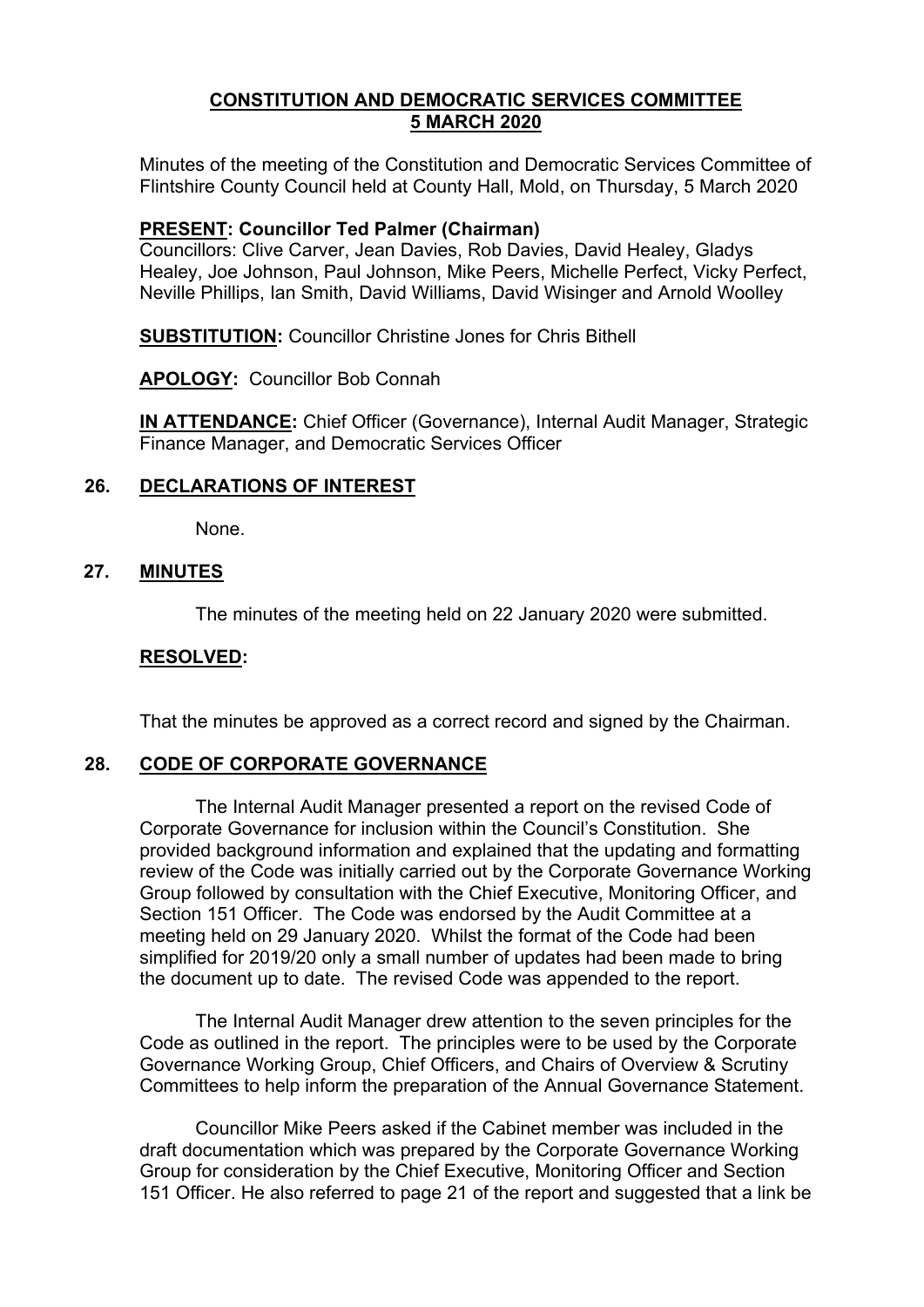added between the Standards Committee and the Public Services Ombudsman for Wales (PSO).

The recommendation in the report was moved by Councillor Jean Davies and seconded by Councillor David Wisinger.

#### **RESOLVED:**

That the updated Code of Corporate Governance for adoption as part of the Council's Constitution be endorsed.

#### **29. FINANCIAL PROCEDURE RULES**

The Strategic Finance Manager presented the report on the proposed updated Financial Procedure Rules (FPRs) for consideration prior to approval at County Council on 5 May 2020. She advised that the FPRs had been endorsed by the Audit Committee at a meeting held on 29 January 2020, and feedback was detailed in the report. The updated FPRs, which included the minor amendments recommended by the Audit Committee, were appended to the report.

The Strategic Finance Manager reported on the main considerations. She explained that when approved the new arrangements to ensure corporate oversight would be put in place. Adherence to the FPRs would be monitored by the Finance Teams and any breaches or concerns reported to Chief Officers on a quarterly basis.

Councillor Mike Peers referred to page 48, paragraph 1.3.1, and commented on the annual Declaration of Interests which were completed by Members as part of the Statement of Accounts process and asked if this should also be referred to. The Strategic Finance Manager explained that this was a specific requirement with regards to the Statement of Accounts process. The Chief Officer said this would be considered.

In response to a question from Councillor Peers on information provided on page 51 around unlawful entry in the Council's accounts the Chief Officer provided clarification around reference to unlawful expenditure and unlawful entry in the Council's accounts.

Referring to paragraph 1.3.1, page 48, Councillor Clive Carver commented on the reference to Members and officers in the first sentence and asked whether a reference to Members should also be included in paragraph 1.4.4, page 49. The Strategic Finance Manager explained that Members had not been included as they were deemed to have an 'oversight' role. During discussion it was agreed that paragraph 1.4.4 would be amended to read: "Where any Officer or Member considers that complying with Financial Procedures in a particular situation.…".

Councillor Clive Carver commented on the requirement of the S151 Officer to report unlawful entry in the accounts and asked if this should include if an error was made. The Strategic Finance Manager responded that any significant error would be identified and reported as part of the Statement of Accounts process by the Wales Audit Office.